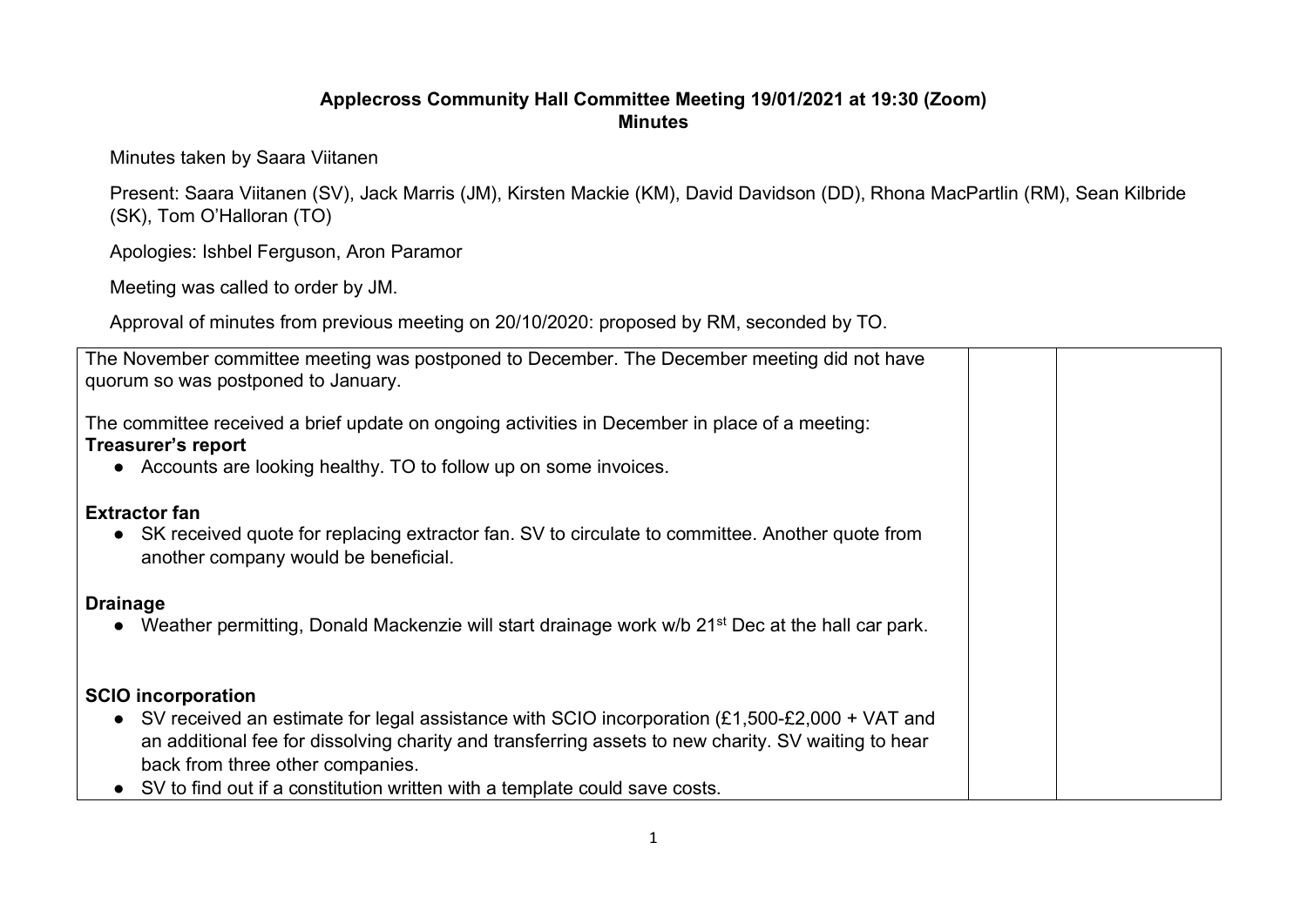| • SV to organise hall to join SCVO (Scottish Council of Voluntary Organisations). The membership is                                                                                                                                                                                                                                                                                                                                                                                                                                                                                                              |                                         |                                              |
|------------------------------------------------------------------------------------------------------------------------------------------------------------------------------------------------------------------------------------------------------------------------------------------------------------------------------------------------------------------------------------------------------------------------------------------------------------------------------------------------------------------------------------------------------------------------------------------------------------------|-----------------------------------------|----------------------------------------------|
| free and will include free legal advice.                                                                                                                                                                                                                                                                                                                                                                                                                                                                                                                                                                         |                                         |                                              |
| <b>Agenda items</b>                                                                                                                                                                                                                                                                                                                                                                                                                                                                                                                                                                                              |                                         |                                              |
| <b>Treasurer's report</b><br>• Bank balance: £12,376.28.<br>TO flagged up that the Highland Council's Small Businesses Grant has reopened. JM to find out if<br>the hall would be eligible to receive a grant.                                                                                                                                                                                                                                                                                                                                                                                                   | <b>Action</b><br>point<br>$\mathsf{JM}$ | <b>Action</b><br>completed by<br><b>ASAP</b> |
| Bar report<br>Nothing to report.                                                                                                                                                                                                                                                                                                                                                                                                                                                                                                                                                                                 |                                         |                                              |
| <b>Action points from previous meeting</b>                                                                                                                                                                                                                                                                                                                                                                                                                                                                                                                                                                       |                                         |                                              |
| <b>General maintenance</b><br><b>Extractor fan</b><br>• SK received an estimate from Macdonald & Son for replacement of the kitchen extractor fan<br>(£3,911 + VAT, plus £224 for an internal light). A visit from the engineers is needed for a more<br>accurate quote. Works would include fabrication of parts, roof and pipe work.<br>SK noted that the rubber gas lines and the chain for the gas canister also need replaced. SK to<br>mention this to the engineers.<br>In SK's experience, all quotes would be expensive, so committee agreed to go forward with<br>Macdonald & Son. SK to contact them. | <b>SK</b><br><b>SK</b>                  | Next meeting<br>Next meeting                 |
| <b>Drainage</b><br>• JM to follow up with Donald Mackenzie again and give him a timescale for starting works.                                                                                                                                                                                                                                                                                                                                                                                                                                                                                                    | JM                                      | <b>ASAP</b>                                  |
| <b>Noticeboard</b><br>• SV has attached key in the noticeboard. JM to attach cork tiles.                                                                                                                                                                                                                                                                                                                                                                                                                                                                                                                         | $\mathsf{JM}$                           | Next meeting                                 |
| <b>Backstage clean</b><br>Still due. Committee agreed to postpone.                                                                                                                                                                                                                                                                                                                                                                                                                                                                                                                                               |                                         |                                              |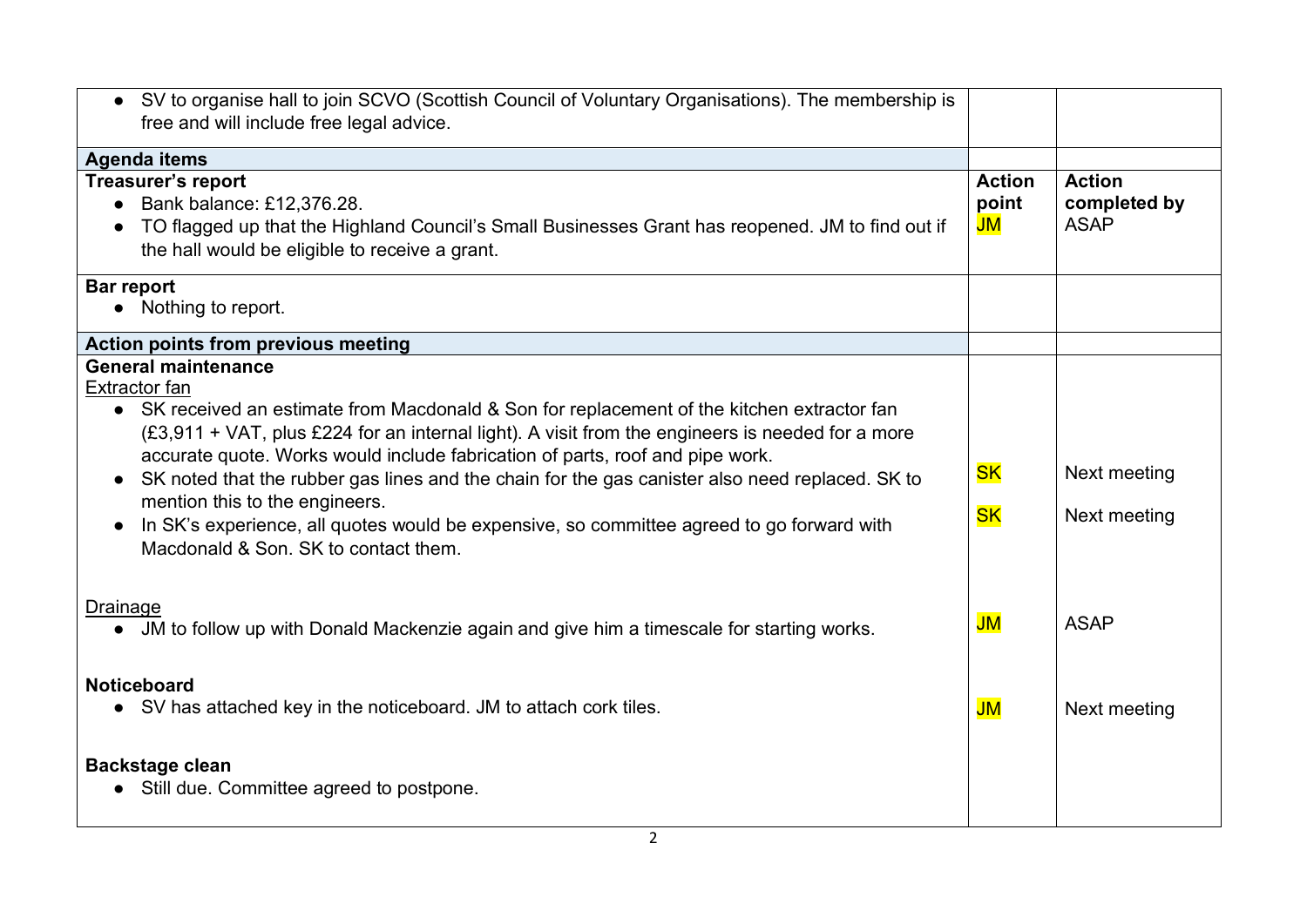| <b>Risk assessment</b>                                                                                                                                                                                                                                                                                                                                                                                                                                                                                                                                                                                                                                                                                                                                                                                                                                                                                                                                                                                                                                                                                       |           |              |
|--------------------------------------------------------------------------------------------------------------------------------------------------------------------------------------------------------------------------------------------------------------------------------------------------------------------------------------------------------------------------------------------------------------------------------------------------------------------------------------------------------------------------------------------------------------------------------------------------------------------------------------------------------------------------------------------------------------------------------------------------------------------------------------------------------------------------------------------------------------------------------------------------------------------------------------------------------------------------------------------------------------------------------------------------------------------------------------------------------------|-----------|--------------|
| Committee approved. To be reviewed at least monthly and committee to comment if needed. SV to<br>write action plan for re-opening hall.                                                                                                                                                                                                                                                                                                                                                                                                                                                                                                                                                                                                                                                                                                                                                                                                                                                                                                                                                                      | <b>SV</b> | Next meeting |
| <b>New website</b>                                                                                                                                                                                                                                                                                                                                                                                                                                                                                                                                                                                                                                                                                                                                                                                                                                                                                                                                                                                                                                                                                           |           |              |
| Committee approved. SV and SK to swap domain over to the new site. SV to set up gallery page<br>for photos from the hall, where public can continue to submit photos.                                                                                                                                                                                                                                                                                                                                                                                                                                                                                                                                                                                                                                                                                                                                                                                                                                                                                                                                        | <b>SV</b> | Next meeting |
| SV received photos for competition on Facebook to use on the new website. SV to post all photos<br>on Facebook and the one with most likes/reactions wins a voucher for the Gallery.                                                                                                                                                                                                                                                                                                                                                                                                                                                                                                                                                                                                                                                                                                                                                                                                                                                                                                                         | <b>SV</b> | <b>ASAP</b>  |
| <b>Container</b>                                                                                                                                                                                                                                                                                                                                                                                                                                                                                                                                                                                                                                                                                                                                                                                                                                                                                                                                                                                                                                                                                             |           |              |
| • Postponing inspection of container.                                                                                                                                                                                                                                                                                                                                                                                                                                                                                                                                                                                                                                                                                                                                                                                                                                                                                                                                                                                                                                                                        |           |              |
|                                                                                                                                                                                                                                                                                                                                                                                                                                                                                                                                                                                                                                                                                                                                                                                                                                                                                                                                                                                                                                                                                                              |           |              |
| <b>SCIO (Scottish Charitable Incorporated Organisation) incorporation</b><br>JM/SV discussed with three solicitors what the process would entail, and the rest of the committee<br>looked into the SCIO structure. One quote received for approx. £2,000 for winding up current<br>charity, incorporating a new one and transferring assets to a new charity. Solicitors need more<br>information on works needed to give more accurate quotes.<br>SV has organised Hall to join SCVO (Scottish Council of Voluntary Organisations) (free<br>$\bullet$<br>membership, includes 2 hours of free legal advice).<br>Committee agreed to hold a virtual Annual General Meeting (AGM) on Zoom on 16 <sup>th</sup> March 2021<br>where a presentation will be given on the different options for the Hall's organisational structure<br>and the pros/cons of each option. The community will be able to vote on next steps. SV to<br>advertise the AGM.<br>Committee agreed to for a smaller group (SV, JM, SK and KM) to meet in a week's time to discuss<br>$\bullet$<br>work division on the SCIO presentation. | <b>SV</b> | Next meeting |
| <b>Chairs</b><br>JM and TO to incorporate replacing the chairs with the backstage clean. SK to let Hartfield House<br>know that the Hall can take the blue chairs after lockdown.                                                                                                                                                                                                                                                                                                                                                                                                                                                                                                                                                                                                                                                                                                                                                                                                                                                                                                                            | <b>SK</b> | Next meeting |